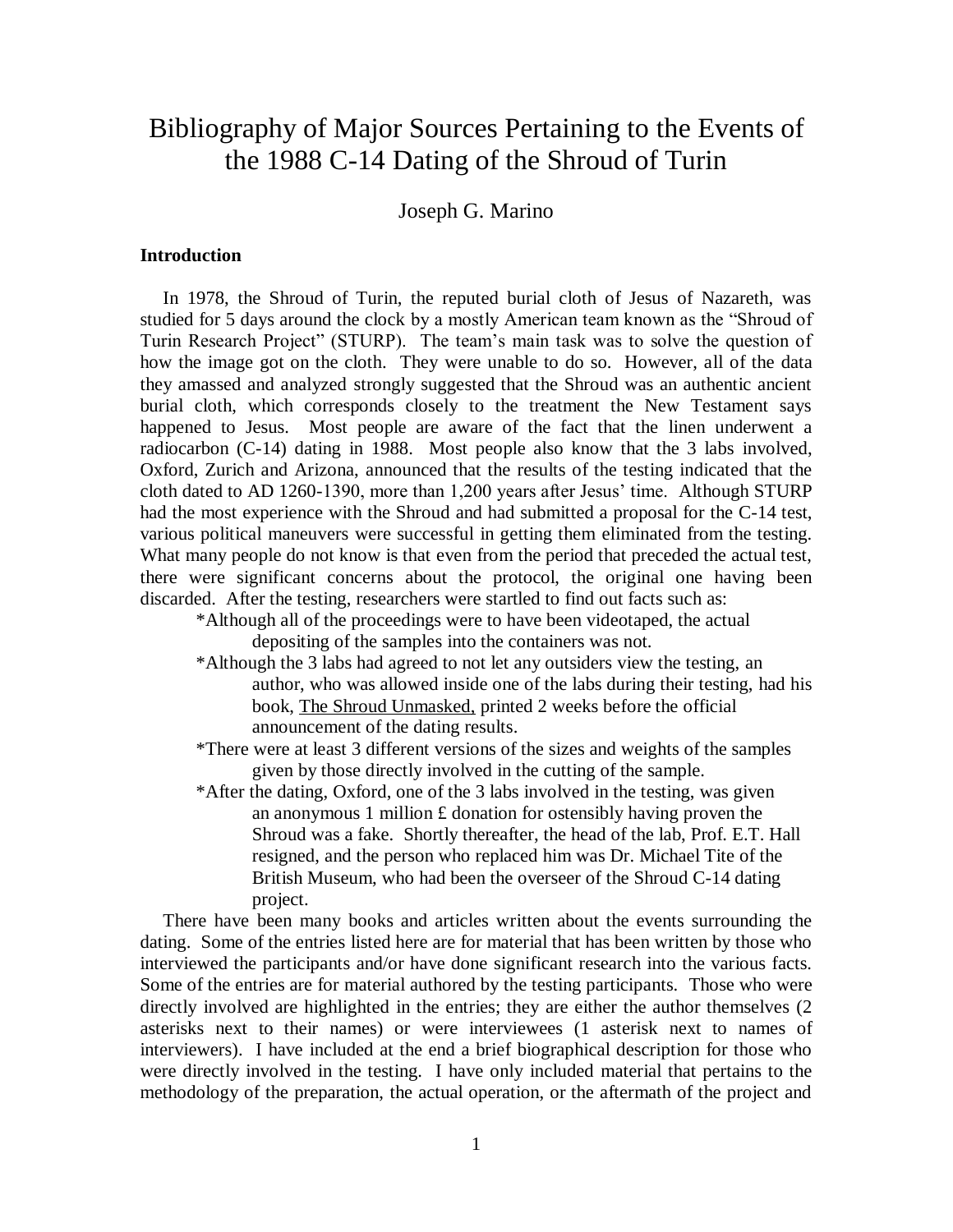concomitant questionable data resulting from this methodology. I have not included any entries for materials pertaining to various hypotheses that have been put forth to explain why the dating was not first century, e.g., being skewed due to radiation from the Resurrection, contaminations, or repairs. (Of course, these hypotheses may be peripherally mentioned in some of the sources.)

 I have divided the sources into 2 main sections, one containing books, Shroud conference presentations, journal articles, internet articles, newspaper articles and releases from various groups; the other contains letters-to-the-editor. Although by their very nature, there is not a significant amount of material in the letters, they are important due to the fact that many of them were written by those directly involved in the testing, and thus they contain important information. For the Italian and French sources cited, I have relied heavily on Emanuela Marinelli's paper "The setting for the radiocarbon dating of the Shroud," presented at a Shroud conference in Valencia, Spain in April 2012. (See [http://tinyurl.com/cammkgx.](http://tinyurl.com/cammkgx))

 One last note regarding a non-literary source: an Italian documentary called "The Night of the Shroud," whose subject is the background and politics of the 1988 C-14 dating, was shown on Italian TV in 2011 and premiered in the United States in 2012. It actually won several honors at the Los Angeles film awards. It is expected to be available in DVD format in the fall of 2012.

# **SECTION I – BOOKS/CONFERENCE PAPERS/ARTICLES**

ALLEGRI, R. Abbasso la scienza, la Sindone è sacra, in *Gente* 46, 1988, pp. 15-17.

ANDERSON, Ian. Vatican Undermines Tests on Turin Shroud, in *New Scientist,* January 21, 1988, pg. 21.

ANGELICO, B. Sindone, il sudario strappato, in *Epoca* 1981 (1988), pp. 147-154.

\*\*[ARCHDIOCESE OF TURIN]. Turin Workshop on Radiocarbon Dating of the Turin Shroud—29 September through 1 October 1986. Reproduced in Appendix "D" in Wrapped Up in the Shroud: Chronicle of a Passion by Joseph G. Marino (St. Louis: Cradle Press), 2011, pp. 243-249.

BERCHI, M. (Un) test molto indiscreto, in *Il Sabato*, November 19-25, 1989, pp. 29-30.

BERRY, A. Turin Shroud professor raises £1m for Oxford post, in *The Daily Telegraph*, March 25, 1988, pg. 7.

*Bollettino della Sala Stampa della Santa Sede*, 310, August 18, 1990, in *Sindon - Nuova Serie* 2, 1990, pp. 17-18. [Author is anonymous.]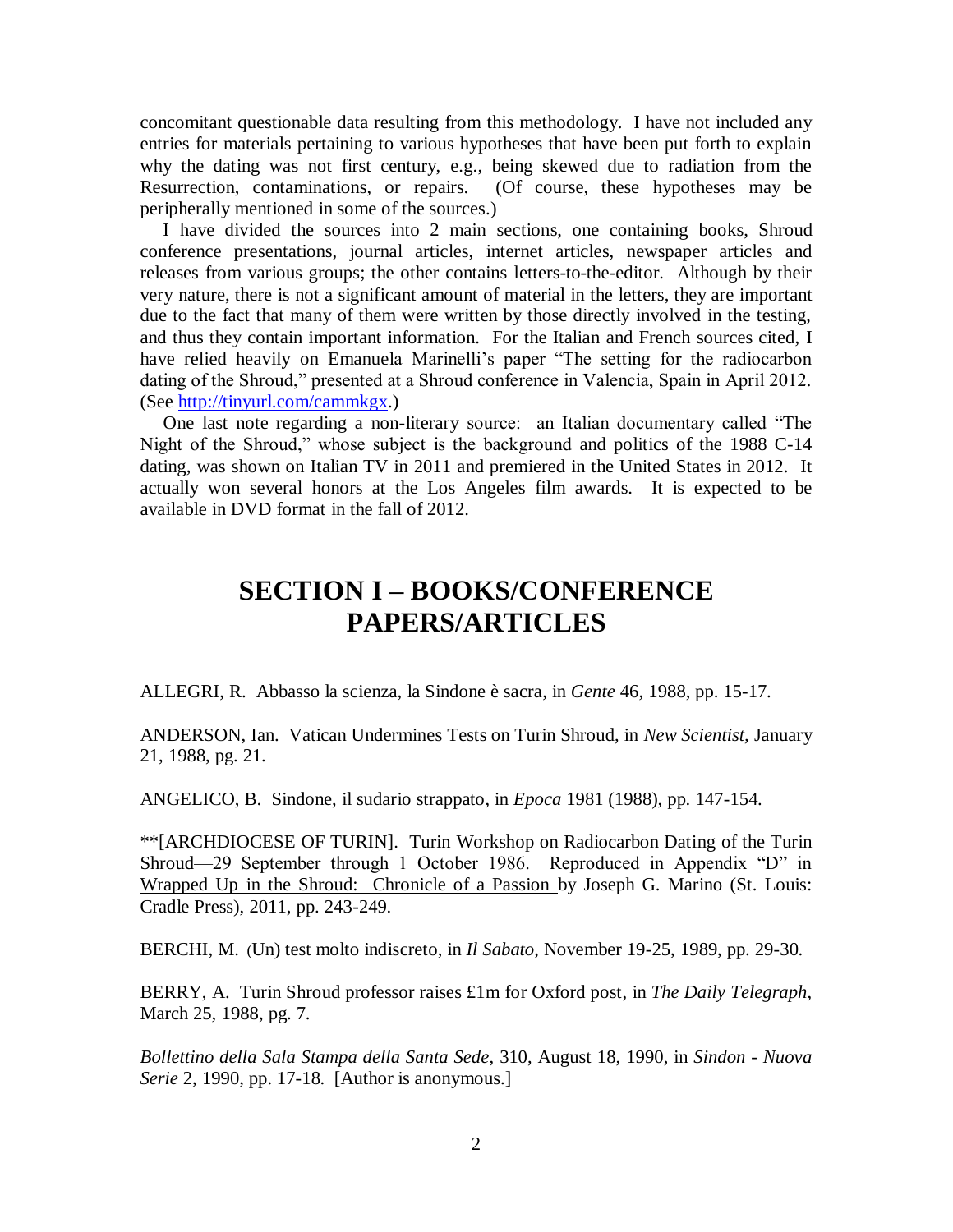\*BONNET-EYMARD, Bruno. (The) Crime Committed Against the Holy Shroud. *The Catholic Counter-Reformation in the XXth Century,* February-March, 1996, No. 283, pp. 5-10. (This includes quotations of some of the principal individuals involved in the 1988 dating.)

\*BONNET-EYMARD, Bruno. One Year After the Verdict of the 13 October 1988—The Victory of the Holy Shroud Won By Science, *The Catholic Counter-Reformation in the XXth Century,* September-October, 1989, No. 223, pp. 1-13, 16-45. (This includes quotations of some of the principal individuals involved in the 1988 dating.)

\*BONNET-EYMARD, Bruno. (The) Shroud Daters, *The Catholic Counter-Reformation in the XXth Century,* June, 1989, No. 220, pp. 25-34. (This includes quotations of some of the principal individuals involved in the 1988 dating.)

\*BONNET-EYMARD, Bruno. (The) Holy Shroud is as Old as the Risen Christ, in *The Catholic Counter-Reformation in the XXth Century,* May, 2000, No. 330, pp.29-42. (This includes interviews with representatives of the 3 laboratories that dated the Shroud.)

\*BONNET-EYMARD, Bruno. Holy Shroud: Why Shilly Shally, My Lord? *The Catholic Counter-Reformation in the XXth Century, December, 1995, No. 281, pp.19-20.* (This is text of an interview in *Avvenire* of October 7, 1995 by Alberto Sormani of the late Turin Cardinal Giovanni Saldarini, along with comments by Bonnet-Eymard.)

BOYCE, David. Dr. Tite in Surrey, *The Catholic Counter-Reformation in the XXth Century,* March, 1990, No. 227, pp. 23-24.

BRUNATI, Altro che rammendi! La datazione della Sindone è tutta un falso, in *Collegamento pro Sindone Internet*, May, 2005 [http://www.sindone.info/BRUNATI1.PDF.](http://www.sindone.info/BRUNATI1.PDF)

BRUNATI, Ernesto. *Considerazioni sui vari rapporti pubblicati in merito alle operazioni di datazione della Sindone*, in *La datazione della Sindone*, Atti del V Congresso Nazionale di Sindonologia, Cagliari, April 29-30, 1990, Edicar, Cagliari, 1990 pp. 112- 120.

BRUNATI, Ernesto. (La) corrispondenza con "Radiocarbon" sulla datazione della Sindone, in *Collegamento pro Sindone Internet*, February, 2006, http://www.sindone.info/BRUNATI2.PDF.

BRUNATI, Ernesto. Dobbiamo convincerci che il risultato del passaggio conclusivo del rapporto su "Nature" è stato falsificato, in *Collegamento pro Sindone*, May-June, 1993, p. 50-56.

BRUNATI, Ernesto. I conti non tornano!, in *Il Telo* 3, 1997, pp. 14-16.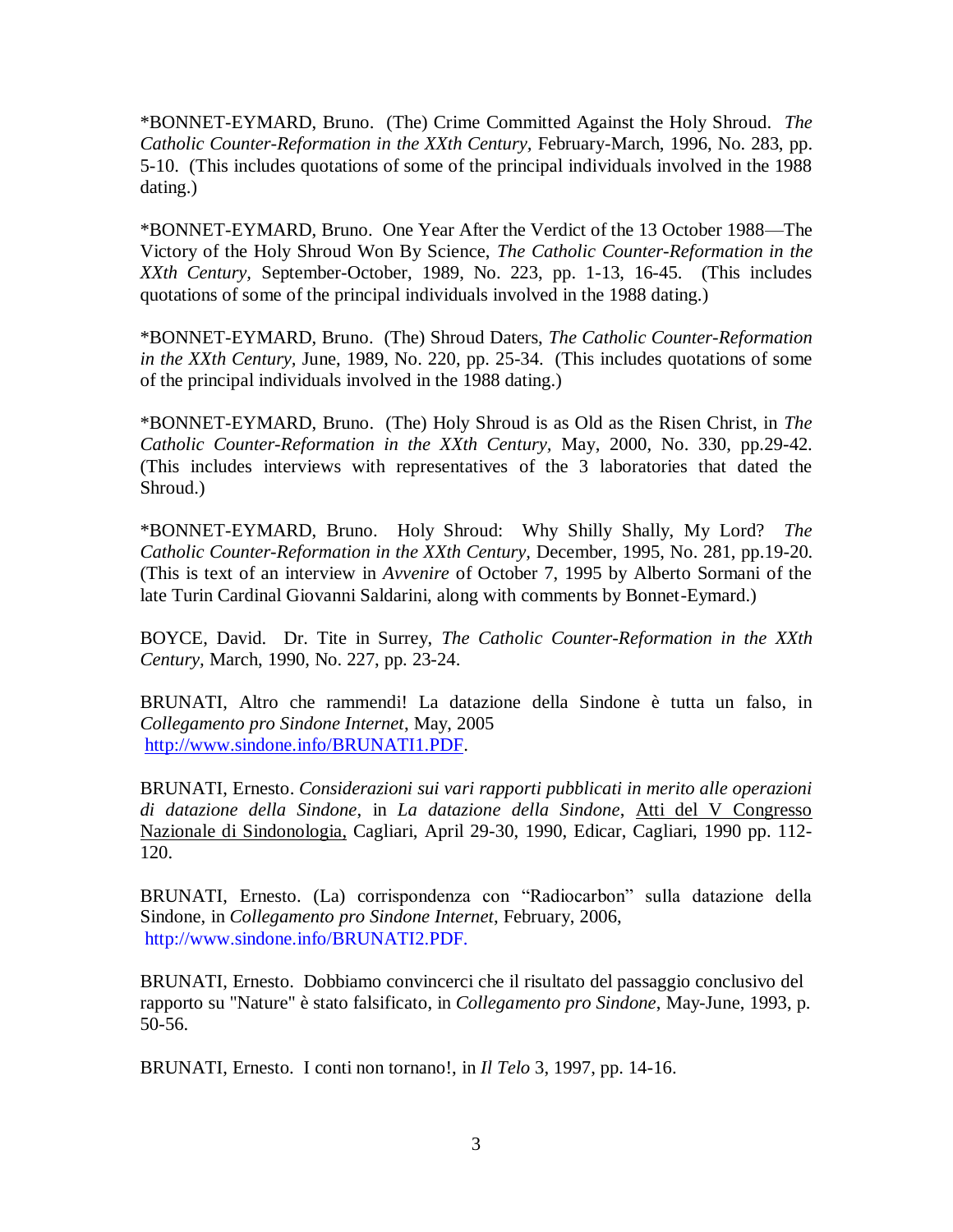BRUNATI, Ernesto. Incongruenze nei rapporti illustranti la datazione della Sindone, in L'identification scientifique de l'Homme du Linceul: Jésus de Nazareth, Actes du Symposium Scientifique International, Rome, June 10-12, 1993, OEIL-F.-X. de Guibert, Paris, 1995, pp. 349-357.

\*BRUNATI, Ernesto. Lettera aperta al Prof. Franco Testore, in *Collegamento pro Sindone*, November-December, 1989, pp. 41-45.

BRUNATI, Ernesto. (A) proposito di errori nel rapporto sulla datazione, in *Collegamento pro Sindone*, May-June, 1997, p. 34-39.

BRUNATI, Ernesto. Testimoni, non accusati, in *Collegamento pro Sindone*, January-February, 1990, pp. 45-51.

BULST, Werner. Some Comments on the Turin Shroud After the Radio Carbon Test, in *The Catholic Counter-Reformation in the XXth Century,* September-October, 1989, No. 223, pp. 13-16.

CARBON, P. Bourcier De. Bilan du Symposium Scientifique International de 1989, in L'identification scientifique de l'Homme du Linceul: Jésus de Nazareth, Actes du Symposium Scientifique International, Rome, June 10-12, 1993, OEIL-F.-X. de Guibert, Paris, 1995, pp. 17-19.

CASCIOLI, R. Sindone, chi ha barato, in *Avvenire*, May 12, 1989, pg. 5.

\*CASE, T.W. The Shroud of Turin and the C-14 Dating Fiasco, White Horse Press, Cincinnati, 1996. (This is a transcript of an interview of Shroud of Turin Research Project members, [the late] Dr. Alan Adler and [the late] Dr. John Heller.)

CAVIGLIA, P.G. (La) Santa Sindone. Un enigma appassionante, in *Il Messaggero del S. Bambino Gesù di Praga* 7, 1997, pp. 18-23.

CLARK, Kenneth. R. Shroud of Turin Controversy Resumes, in *Chicago Tribune,* January 14, 1988, pp. 1, 4.

\*CORNWELL, John. Science and the Shroud, in *The Tablet*, January 14, 1988, pp. 36- 38. (This is interview of Edward Hall of the Oxford Lab.)

\*\*DAMON, Paul E. *et al*. Radiocarbon Dating of the Shroud of Turin, in *Nature*  337:6208, 1989, pp. 611-615. (This was the official report of the 3 laboratories that dated the Shroud and included 21 signatories.) Accessible at [http://www.shroud.com/nature.htm.](http://www.shroud.com/nature.htm)

Dating the Shroud, in *The Tablet,* January 30, 1988, pg. 115. [Author is anonymous.]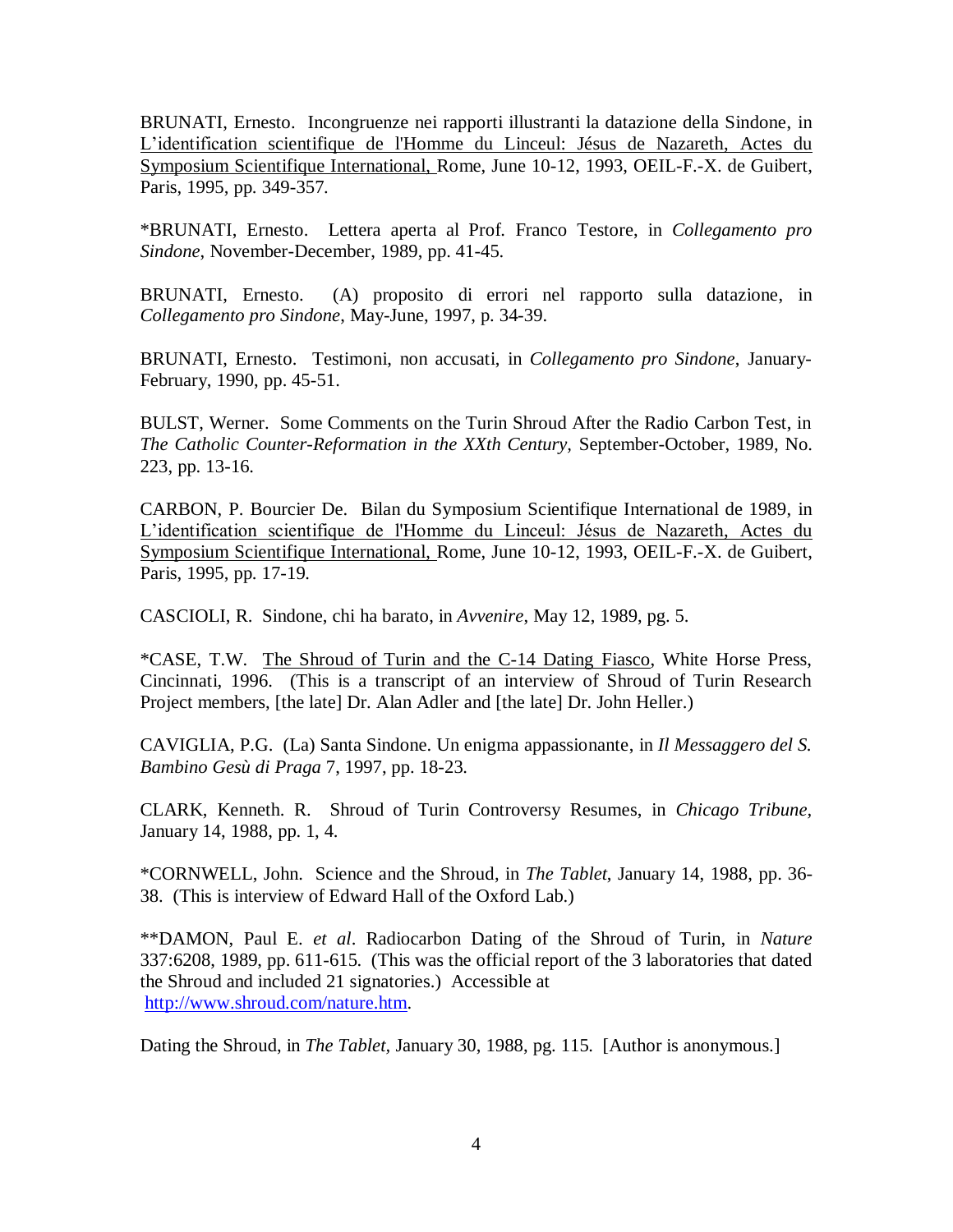Declaration of the Scientific Committee of the Paris International Scientific Symposium (1989), in *Shroud Spectrum International* 32/33, 1989, pp. 33-35.

DUBARLE, A.M. Y a-t-il eu fraude et complot dans la datation du Linceul de Turin par le carbone 14?, in *Montre-Nous Ton Visage* 4, 1990, pp. 18-26.

\*\*EVIN, Jacques. Bientôt la datation carbone 14 du Linceul de Turin, in *Montre-Nous Ton Visage* 1, 1988, pp. 11-23.

\*\*EVIN, Jacques. (La) datation radiocarbone du Suaire de Turin - Commentaire sur la datation, in *Montre-Nous Ton Visage* 2, 1989, pp. 21-28.

\*\*EVIN, Jacques. In Anticipation of Carbon 14 Dating of the Shroud of Turin, in *Shroud Spectrum International* 27, 1988, pp. 2-12.

\*\*EVIN, Jacques. Questions de MNTV - Réponses et commentaires de Jacques Evin au sujet de la datation radiocarbone du Linceul de Turin, in *Montre-Nous Ton Visage* 5, 1991, pp. 9-14.

\*\*EVIN, Jacques - Robert L. OTLET. Dating the Shroud of Turin *–* Two radiocarbon Specialists' Point of View and Proposal, in *Sindon - Nuova Serie* 16, 2001, pp. 79-87.

FANTI , Giulio- F.CROSILLA - M. RIANI - A.C. ATKINSON. (*A) robust statistical analysis of the 1988 Turin Shroud radiocarbondating results*, in *Proceedings - International Workshop on the Scientific approach to the Acheiropoietos Images*, Frascati May 4-6, 2010, ENEA, Frascati (Rome), 2010, pp. 249-253, [http://www.acheiropoietos.info/proceedings/RianiWeb.pdf.](http://www.acheiropoietos.info/proceedings/RianiWeb.pdf)

FERRERO, E. Da New York e Londra: la Sindone è un falso, in *La Stampa*, September 23, 1988, pg. 7.

FOLENA, U. La Sindone rimane un'icona, in *Avvenire*, October 14, 1988, pg. 5.

FREER-WATERS, R.A. - A. J. T. \*\*JULL. Investigating a Dated Piece of the Shroud of Turin, in *Radiocarbon* 52:4, 2010, pp. 1521-1527.

\*\*GHIBERTI, Giuseppe – U. Casale. Dossier sulla Sindone, Queriniana, Brescia, 1996.

\*\*GONELLA, Luigi. (E) ora il mistero si infittisce, in *Avvenire*, October 14, 1988, pg. 6.

\*\*GONELLA, Luigi. Storia degli avvenimenti connessi alla datazione della S. Sindone, in Sindone, il mistero continua, Fondazione 3M Ed., Milan, 2005, pp. 28-87.

\*\*GOVE, Harry E. Dating the Turin Shroud - An assessment, in *Radiocarbon* 32:1, 1990, pp. 87-92.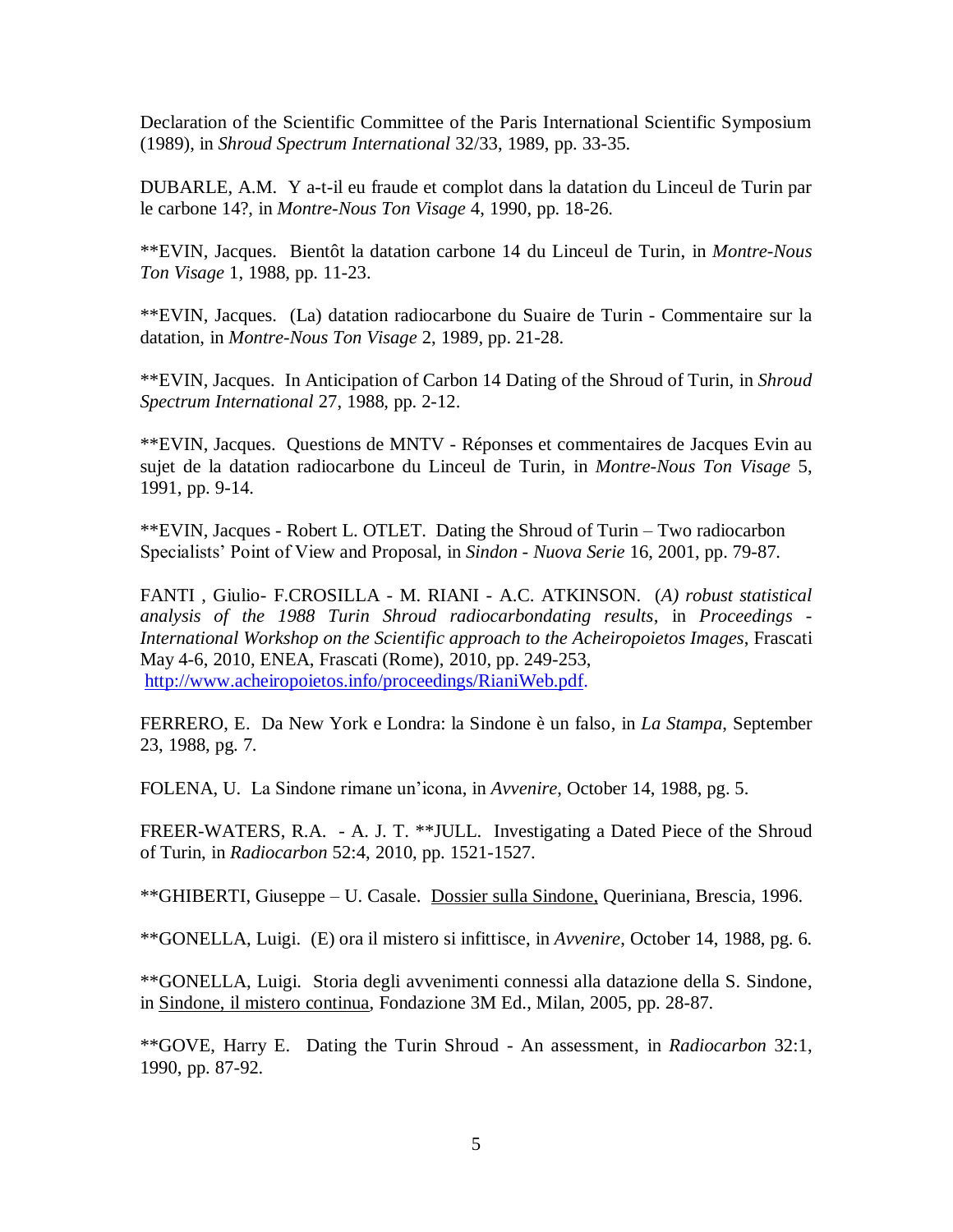\*\*GOVE, Harry E. Progress in Radiocarbon Dating the Shroud of Turin, in *Radiocarbon*  31:3, 1989, pp. 965-969.

\*\*GOVE, Harry E. Relic, Icon or Hoax? Carbon dating the Turin Shroud, Institute of Physics Publishing, Bristol (UK) and Philadelphia (PA), USA, 1996.

\*\*GOVE, Harry E. Turin Workshop on Radiocarbon Dating the Turin Shroud, in *Nuclear Instruments And Methods In Physics Research* B29 (1987), pp. 193-195.

\*\*HALL, Edward T. (The) Turin Shroud: an Editorial Postscript, in *Archaeometry* 31:1, 1989, pp. 92-95.

\*\*HEDGES, Robert E.M. (A) Note Concerning the Application of Radiocarbon Dating to the Turin Shroud, in *Approfondimento Sindone* 1, 1997, pp. 1-8.

\*\*HEDGES, Robert E.M. - R.A. HOUSLEY - \*\*C.R. BRONK - \*\*G.J. VAN KLINKEN. Radiocarbon Dates from the Oxford AMS System: Archaeometry Datelist 11 - Historical and Religious Artefacts - Shroud of Turin, in *Archaeometry* 32:2, 1990, pg. 233.

IVANOV, A.A. Carbon Dating of the Turin Shroud: Reasons for Scepticism, Alternative Approaches, Prospects and Further Research, in *The Turin Shroud, past, present and future*, International Scientific Symposium, Turin, March 2-5, 2000, Effatà Ed., Cantalupa (TO), 2000, pp. 479-494.

\*\*JACKSON, John P. Datation scientifique du linceul de Turin, in *Revue Internationale du Linceul de Turin* 28, 2006, pp. 29-39.

\*\*JACKSON, John P. - K. PROPP - D.R. FORNOF. (A) Scientific Evaluation of the Radiocarbon Date, in Sindone e Scienza - Bilanci e programmi alle soglie del terzo millennio, Atti del III Congresso Internazionale di Studi sulla Sindone, Turin, June 5-7, 1998, pp. 1-6. (Proceedings are available in CD-ROM only.)

\*\*JACKSON, John P. - K. PROPP - D.R. FORNOF, On the Scientific Validity of the Shroud's Radiocarbon Date, in *Proceedings of the 1999 Shroud of Turin International Research Conference, Richmond, Virginia*, June 18-20 1999, Magisterium Press, Glen Allen (VA), USA, 2000, pp. 283-301.

\*\*JACKSON, John - Y. SAILLARD - G. SALET, *L'incendie de 1532 et le carbone 14*, in *Revue Internationale du Linceul de Turin* 13, 1999, pp. 20-23.

JOUVENROUX, R.P. Intervalles de confiance et datation radiocarbone du Linceul de Turin, in *L'identification scientifique de l'Homme du Linceul: Jésus de Nazareth*, Actes du Symposium Scientifique International, Rome, June 10-12, 1993, OEIL-F.-X. de Guibert, Paris, 1995, pp. 189-205.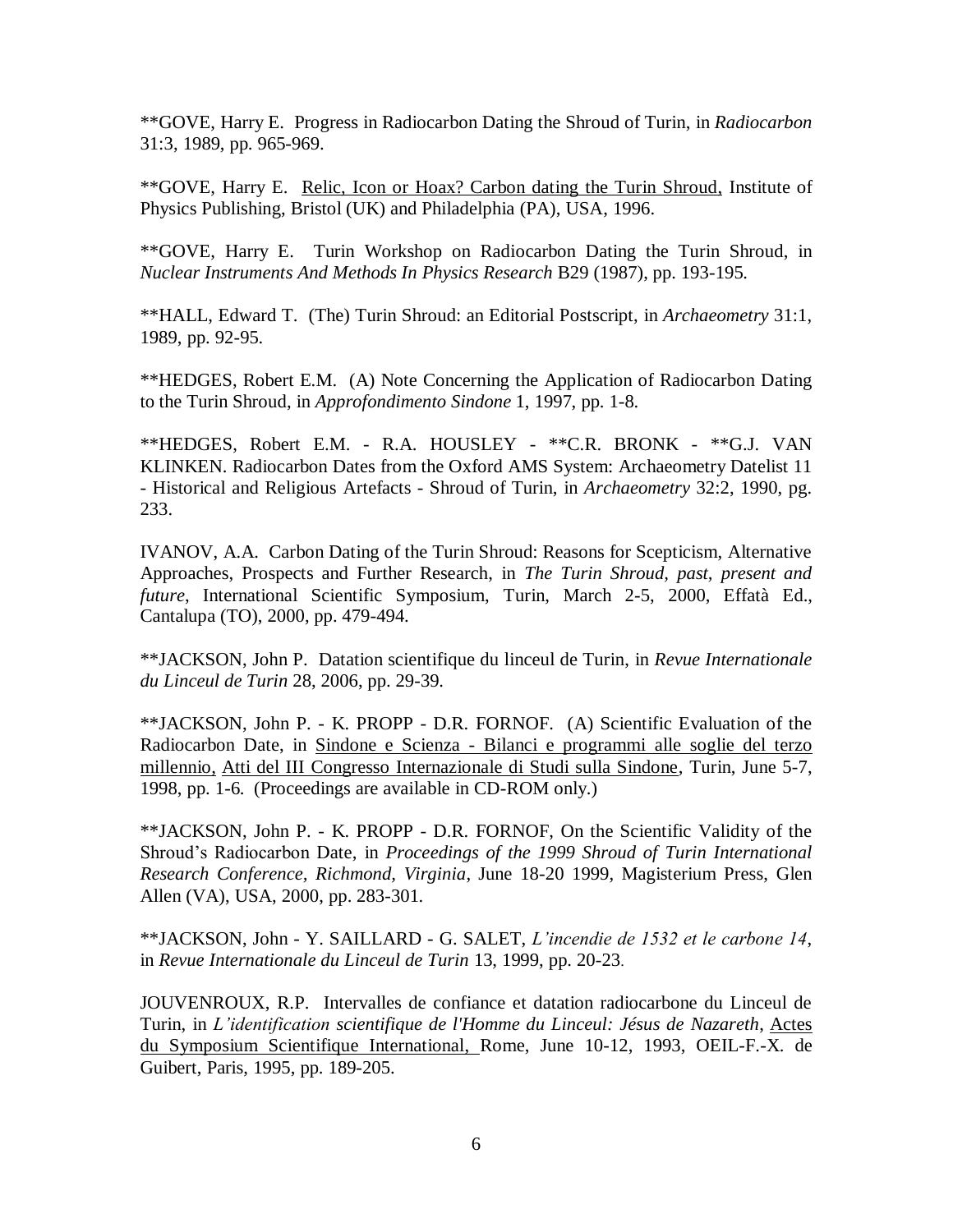KERSTEN, Holger – E.R. GRUBER. (The) Jesus Conspiracy: The Turin Shroud and the Truth About the Resurrection. Rockport, Maine: Element, Inc, 1994.

KERSTEN, Holger – E.R. GRUBER. (Das) Jesus Komplott, Langen Müller, München, Deutschland, 1992.

KING, Paula. Labs Wrapped in Shroud Row, in *Oxford Mail,* January 20, 1988, pg. 10.

*L'Osservatore Romano*, October 14, 1988, pg. 2. [Untitled.]

LANGLEY, C. Turin Shroud is a Fake, in *(London) Evening Standard*, August 26, 1988, pg. 1.

LINDNER, Eberhard. (The) Ambiguity of the Radiocarbon Results of the Turin Shroud, in La datazione della Sindone, Atti del V Congresso Nazionale di Sindonologia, Cagliari, April 29-30, 1990, Edicar, Cagliari, 1990, pp. 149-166.

LINDNER, Eberhard. Recent Publications, in *British Society for the Turin Shroud Newsletter* 35, 1993, pp. 17-20.

LINDNER, Eberhard. Risposta al contributo di R. Van Haelst, in *Collegamento pro Sindone*, November-December, 1994, pp. 38-40.

LUCKETT, R. No Longer Shrouded in Mystery, in *(London) Evening Standard*, August 26, 1988, pg. 12.

MARINELLI, Emanuela. (The) Setting for the Radiocarbon Dating of the Shroud. Presented at 1<sup>st</sup> International Congress on the Holy Shroud in Spain, April 28-30, 2012. Accessible at [http://tinyurl.com/cammkgx.](http://tinyurl.com/cammkgx)

MARINO, Joseph. (The) Shroud of Turin and the Carbon 14 controversy, in *Fidelity* 8:3 (February) 1989, pp. 36-45.

\*\*MEACHAM, William. On Carbon Dating the Turin Shroud, in *Shroud Spectrum International* 19, 1986, pp. 15-25.

**\***\*MEACHAM, William. Radiocarbon Measurement and the Age of the Turin Shroud: Possibilities and Uncertainties, in Turin Shroud – Image of Christ?, Proceedings of a Symposium held in Hong Kong, Hong Kong, March 3-9,1986, Cosmos Printing Press Ltd., Hong Kong, 1987, pp. 41-56, [http://www.shroud.com/meacham.htm.](http://www.shroud.com/meacham.htm)

\*\*MEACHAM, William. (The) Rape of the Turin Shroud, Lulu.com, 2005.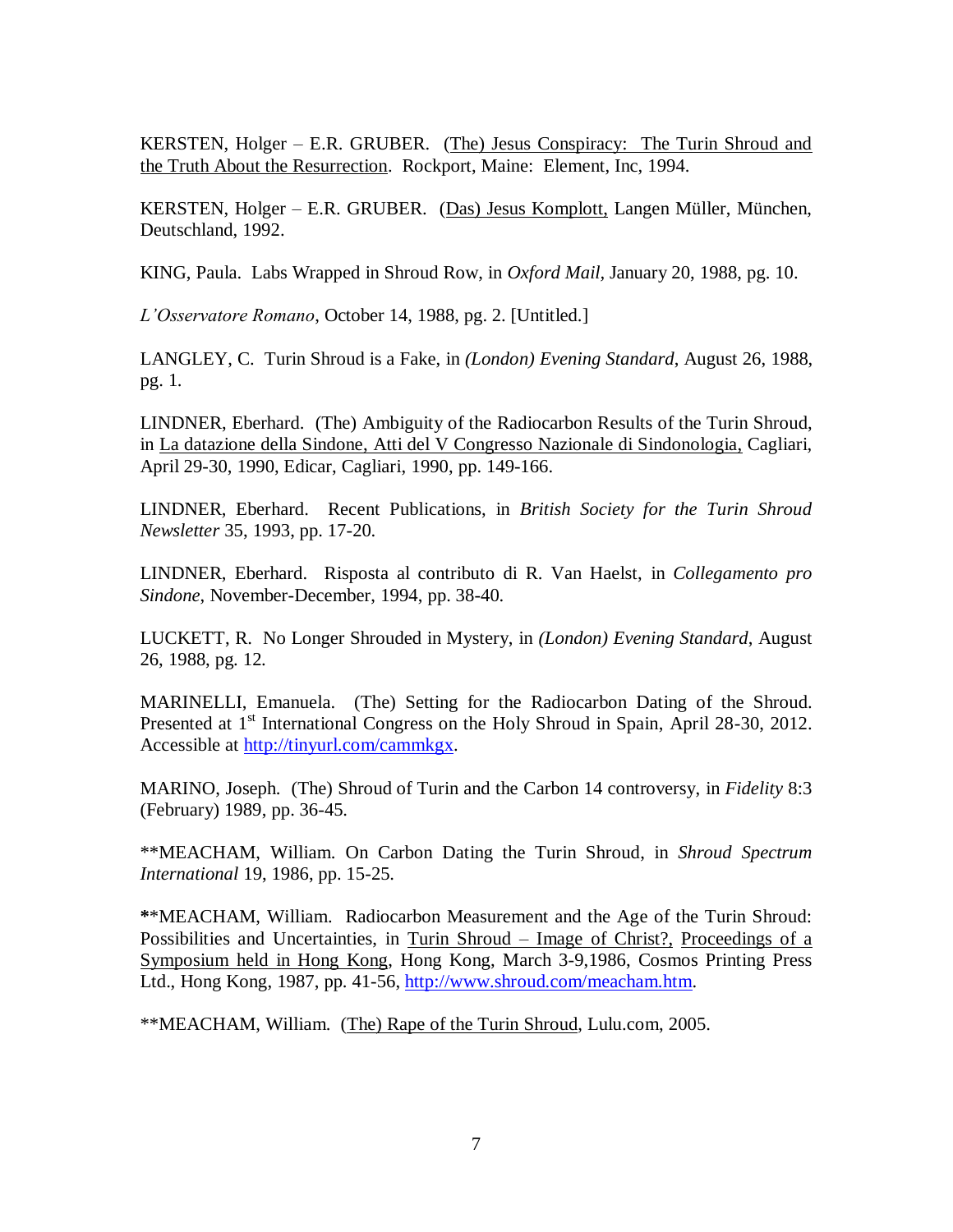\*\*MEACHAM, William. Thoughts on the Shroud 14C Debate, in The Turin Shroud, past, present and future, International Scientific Symposium, Turin, March 2-5, 2000, Effatà Ed., Cantalupa (TO), 2000, pp. 442-454.

NANTES, George De. Appeal to the Twenty-One Co-Authors of the Report on the Carbon 14 Dating of the Holy Shroud, *The Catholic Counter-Reformation in the XXth Century,* November-December, 1989, No. 224, pp. 11-14.

\*NANTES, Georges De. (The) Carbon 14 Dating: In Pursuit of the Forgers, in *The Catholic Counter-Reformation in the XXth Century,* April, No. 238, 1991, pp. 1-39. (This includes interviews with representatives of the 3 laboratories that dated the Shroud.)

\*NANTES, Georges De. (The) Conclusion of a New Trial: His Condemnation to Death and His Resurrection, in *The Catholic Counter-Reformation in the XXth Century,* April, No. 295, 1997, pp. 19-34. (This includes quotations of some of the principal individuals involved in the 1988 dating.)

NANTES, Georges De. (La) datation au carbone 14 - La traque des faussaires, in *La Contre-Réforme Catholique au XXe Siècle*, 271, 1991, pp. 35-42.

NANTES, Georges De. (Une) double substitution, in *La Contre-Réforme Catholique au XXe Siècle*, 271, 1991, pp. 54-60.

NANTES, Georges De. (The) Holy Shroud, in *The Catholic Counter-Reformation in the XXth Century,* October, 1992, No. 251, pg. 13.

NANTES, Georges De. (Les) trois substitutions du docteur Tite, in *La Contre-Réforme Catholique au XXe Siècle*, 271, 1991, pp. 65-71

NANTES, George De – Bruno Bonnet-Eymard. (The) Scientific Rehabilitation of the Holy Shroud of Turin, in *The Catholic Counter-Reformation in the XXth Century,* May, 1989, No. 219, pp. 1-25.

\*NANTES, George De – Bruno Bonnet-Eymard. (The) Turin Tricksters in Disarray, in *The Catholic Counter-Reformation in the XXth Century,* November-December, 1989, No. 224, pp. 7-10. (This includes quotations of some of the principal individuals involved in the 1988 dating.)

\*\*OTLET, Robert - Jacques \*\*EVIN. (The) Present State of Radiocarbon Dating, in The Turin Shroud, past, present and future, International Scientific Symposium, Turin, March 2-5, 2000, Effatà Ed., Cantalupa (TO), 2000, pp. 455-477.

PATRUNO, R. Un complotto anticattolico contro la sacra Sindone, in *La Repubblica*, September 29, 1988, pg. 18.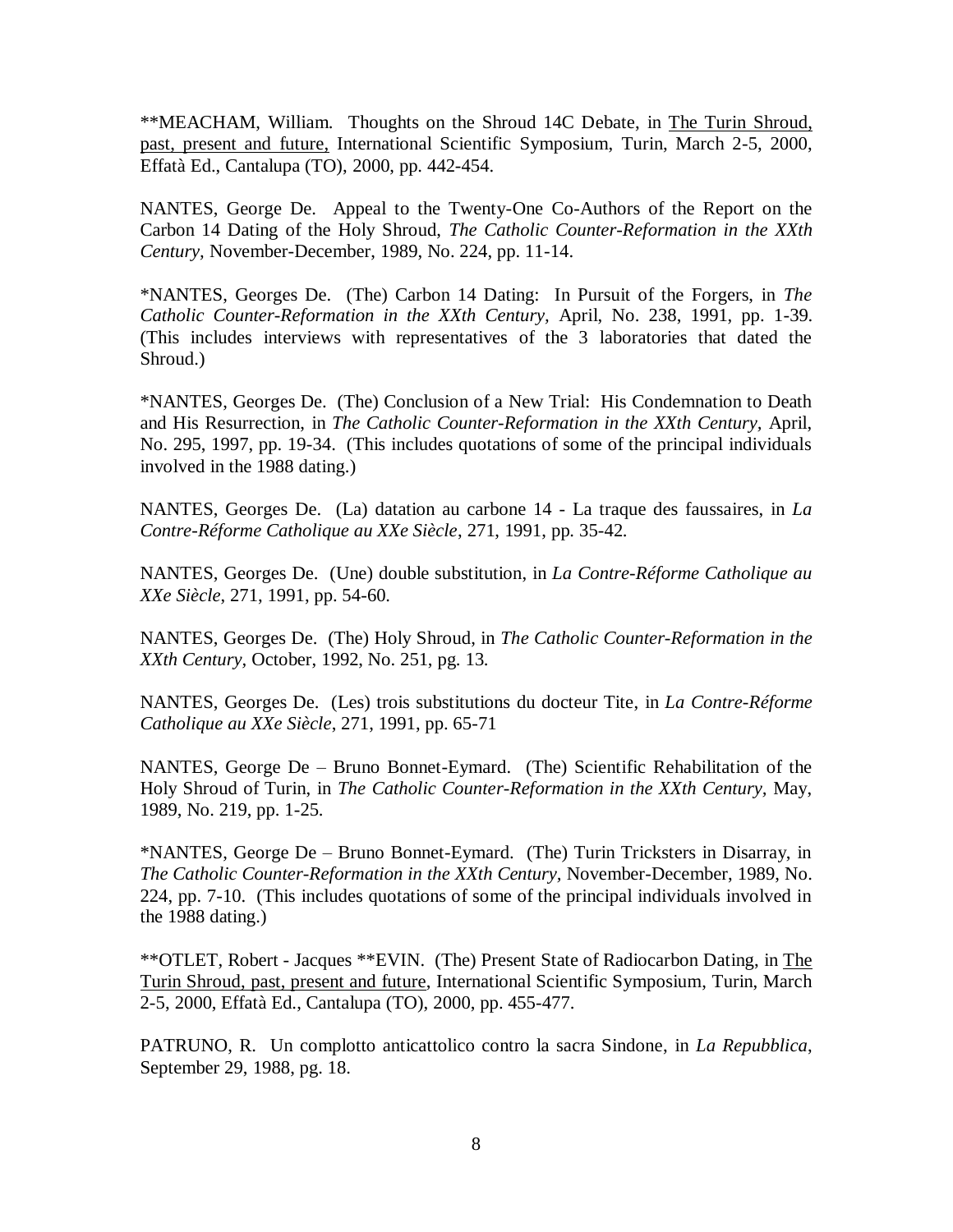PENNISI, Mirella. Anger, Doubts, Disappointment, in *30 Days in the Church and the World,* 1:7, 1988, pp. 72-73.

PERRIER, B. Qui a peur du Saint Suaire? Ed. Florent Massot, Paris, 2011.

\*[PETROSILLO, Orazio – E. MARINELLI.] Intervista al Prof. Tite del British Museum effettuata a Parigi da Orazio Petrosillo del Messaggero e da Emanuela Marinelli l'8 settembre 1989, in *Collegamento pro Sindone*, January-February, 1990, pp. 38-44.

PETRUCCI, M. Considerazioni sulla datazione della Sindone con il metodo del carbonio radioattivo, in *Collegamento pro Sindone*, January-February, 1993, pp.47-50.

POURRAT, Oliver. (Le) Linceul de Turin: vers un reprise du dialogue, in *Revue Internationale du Linceul de Turin* 31, 2008, pp. 34-37.

RALOFF, J. Controversy Builds as Shroud Tests Near, in *Science News,* April 16, 1988, pg. 245.

\*\*RAMSEY*,* Christopher*.* (The) Shroud of Turin, Oxford Radiocarbon Accelerator Unit, March, 2008, [http://c14.arch.ox.ac.uk/embed.php?File=shroud.html.](http://c14.arch.ox.ac.uk/embed.php?File=shroud.html)

RIANI, Marco - G. FANTI - F. CROSILLA - A.C. ATKINSON. Statistica robusta e radiodatazione della Sindone, in *Sis-Magazine*, March 31, 2010, [http://www.sis](http://www.sis-statistica.it/magazine/spip.php?article177)[statistica.it/magazine/spip.php?article177.](http://www.sis-statistica.it/magazine/spip.php?article177)

RIEDMATTEN, P. De. *20 ans après le test au carbone 14*, in *Cahiers sur le Linceul de Turin* 40, 2009, pp. 14-40.

\*\*RIGGI DI NUMANA, Giovanni. (Il) giorno più lungo della S. Sindone di Torino, in Sindone, il mistero continua, Fondazione 3M Ed., Milan, 2005, pp. 88-171.

\*\*RIGGI DI NUMANA, Giovanni. Prélèvement d'un morceau de tissu du Saint Suaire de Turin, in 1 - Le prélèvement du 21-4-1988 - Études du Tissu, Actes du Symposium Scientifique International, Paris, September 7-8, 1989, OEIL, Paris, 1989, pp. 27-44.

\*\*RIGGI DI NUMANA, Giovanni. Rapporto Sindone 1978-87, Ed. 3M, Milan, 1988.

RINALDI, Gian M. Autogol a Tucson, January, 2011, [http://sindone.weebly.com/autogoltucson.html.](http://sindone.weebly.com/autogoltucson.html)

RINALDI, Gian M. Autogol a Tucson - Poscritto, January 12, 2011, http://sindone.weebly.com/autogoltucson.html

RUFFORD, Nick. Vatican Steels Itself for "Fake" Result, in *London Times,* August 7, 1988, pp. 1, 3.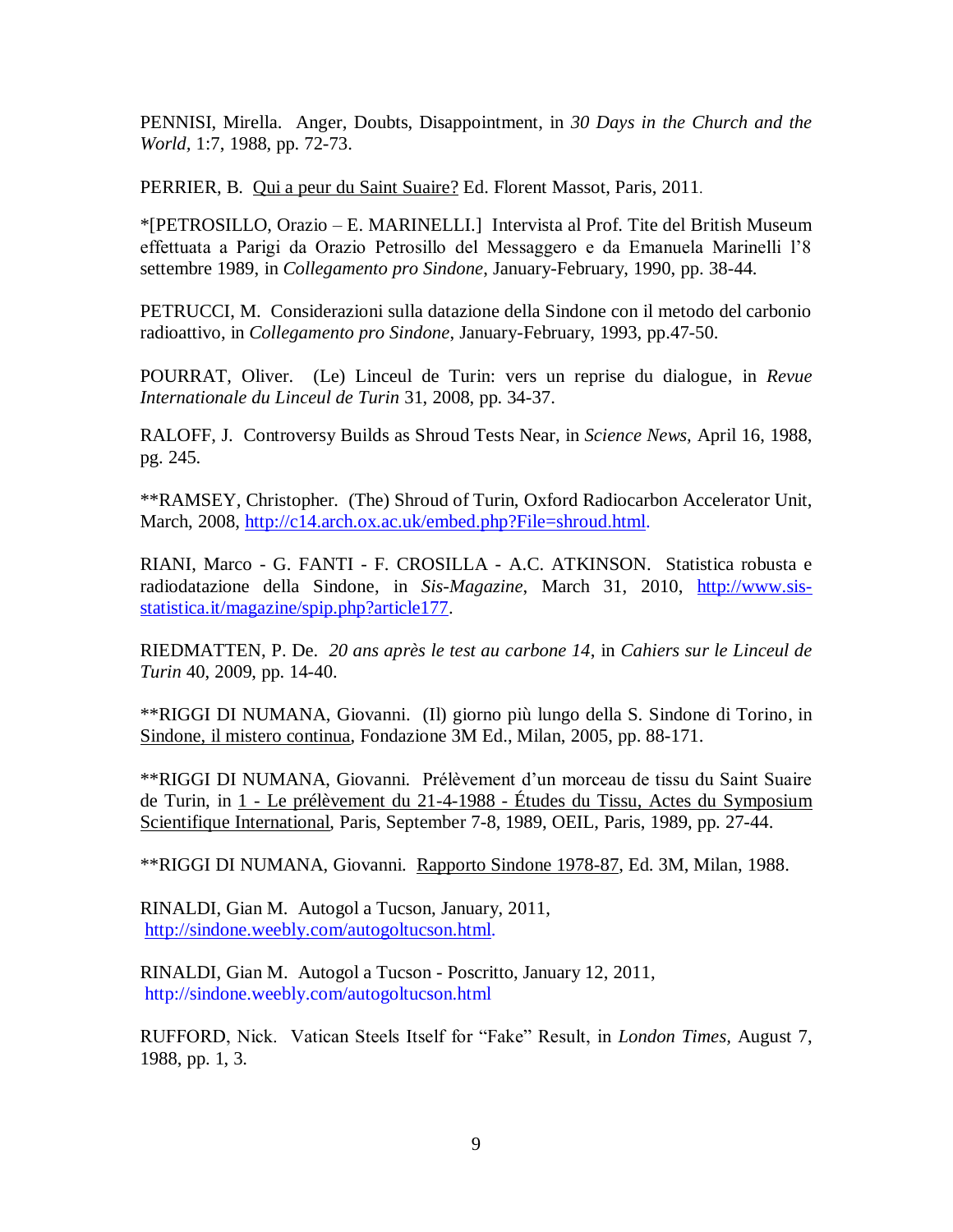RUGGIERO, G. "Uno show degli scienziati". È polemica sulla Sindone, in *Avvenire*, September 28, 1988, pg. 1.

\*\*SAVARINO, Piero. (La) radiodatazione della Sindone, in Sindone e Scienza - Bilanci e programmi alle soglie de terzo millennio, Atti del III Congresso Internazionale di Studi sulla Sindone, Turin, June 5-7, 1998, pp. 1-6. (Proceedings are available in CD-ROM only.)

\*\*SAVARINO, Piero. Recenti studi chimico-fisici sulla Sindone e la datazione con il metodo 14C, in Sindone, cento anni di ricerca, Istituto Poligrafico e Zecca dello Stato, Libreria dello Stato, Rome, 1998, pp. 185-208.

SCHOON, N. Analysing the Strands of Time, in *The Independent*, April 25, 1988, pg. 17.

Scientific Findings on the Age of the Shroud of Turin, in *L'Osservatore Romano,* (English edition) October 17, 1988, pg. 2.

SERVADIO, G. La Sindone ammalia gli inglesi, in *La Stampa*, August 8, 1988, pg. 15.

\*\*SHROUD OF TURIN RESEARCH PROJECT. Draft Protocol For Future Examinations of the Shroud of Turin, 1988. Accessible at [http://freepages.religions.rootsweb.ancestry.com/~wmeacham/sturp88.pdf.](http://freepages.religions.rootsweb.ancestry.com/~wmeacham/sturp88.pdf) (This is a different document from the one that STURP produced in 1987.) (See below.)

\*\*SHROUD OF TURIN RESEARCH PROJECT. Draft Protocol For the Next Examination of the Shroud of Turin, 1987. Accessible at [http://freepages.religions.rootsweb.ancestry.com/~wmeacham/sturp87a.pdf.](http://freepages.religions.rootsweb.ancestry.com/~wmeacham/sturp87a.pdf) (This is a different document from the one that STURP produced in 1988.) (See above.)

\*\*SOX, David. (The) Shroud Unmasked - Uncovering the Greatest Forgery of All Time. The Lamp Press, Basingstoke (UK), 1988.

\*\*TESTORE, Franco. Prélèvement d'un morceau de tissu du Saint Suaire de Turin, in 1 - Le prélèvement du 21-4-1988 - Études du Tissu, Actes du Symposium Scientifique International, Paris, September 7-8, 1989, OEIL, Paris, 1989 pp. 27-44.

\*\*[TITE, MICHAEL.] Radio Courtoisie, in *Shroud Spectrum International* 32/33, 1989, pp. 36-37. (This is transcript of a radio interview of Dr. Tite.)

TOSATTI, M. Inchiesta sulla Sindone, Piemme, Casale Monferrato (AL), 2009.

TRAVAGLIO, M. Non basta il carbonio 14. Altre polemiche sulla Sindone, in *Il Giornale*, May 12, 1989, pg. 7.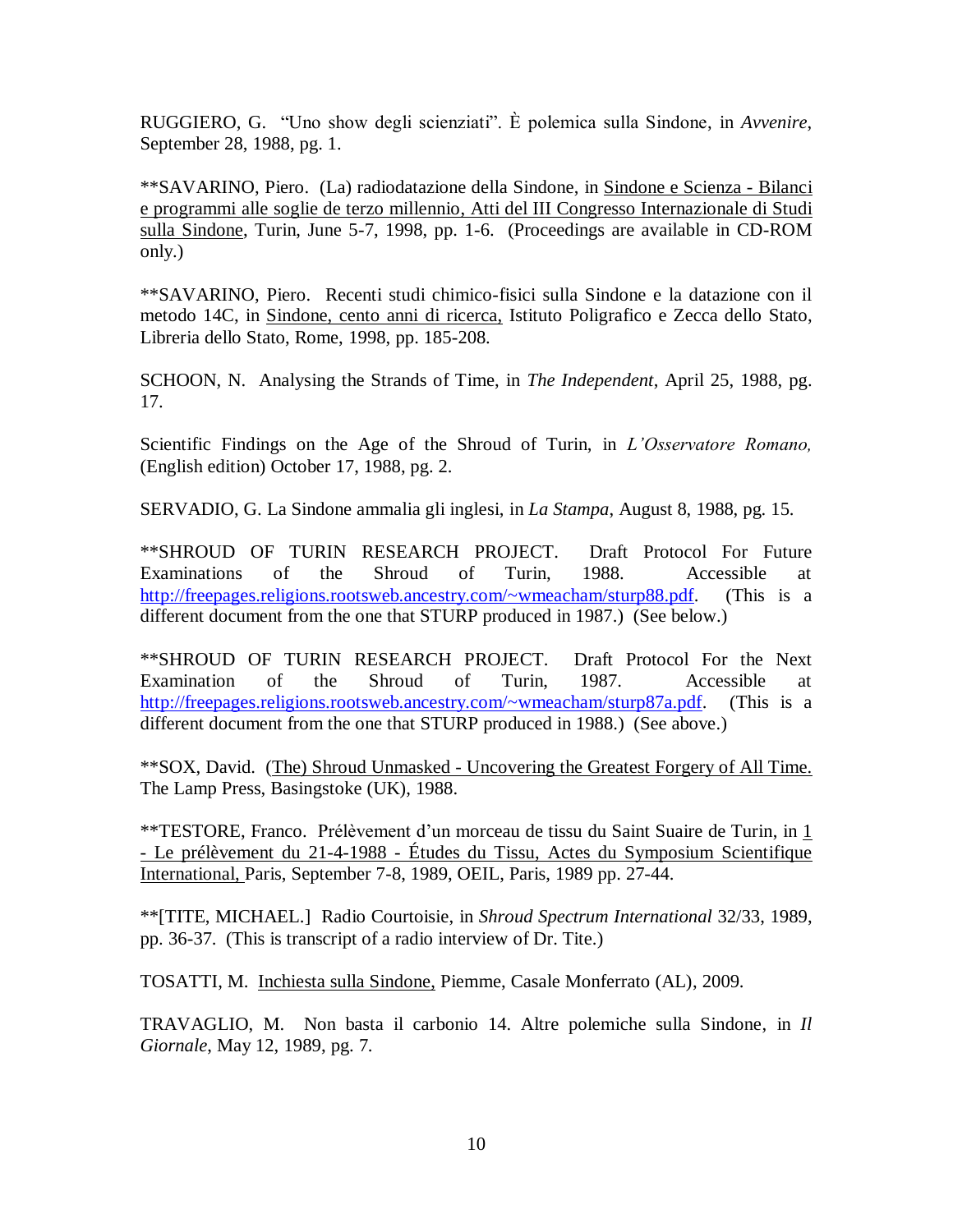TYRER, John. Pulizia dei campioni di materiali tessili dai contaminanti prima dell'effettuazione di esami di datazione col radiocarbonio, in *Collegamento pro Sindone*, January-February, 1989, pp. 37-38.

TYRER, John. Textile Questions that Remain Following the Carbon Dating Test, in *Shroud Spectrum International* 28/29, 1988, pp. 13-15.

VAN HAELST, Remi. Aumentano i dubbi sulla datazione radiocarbonica, in *Collegamento pro Sindone*, January-February, 1990, pp. 27-37.

VAN HAELST, Remi. (Il) British Museum alla fine aprirà i suoi archivi sindonici?, in *Collegamento pro Sindone*, July-August, 1993, pp. 29-33.

VAN HAELST, Remi. *Un "caveat" (avvertimento) riguardante la datazione radiocarbonica della Sindone*, in *Collegamento pro Sindone*, November-December, 1994, pp. 41-43.

VAN HAELST, Remi. *(*A) Critical Review of the Radiocarbon Dating of the Shroud of Turin. ANOVA - a Useful Method to Evaluate Sets of High Precision AMS Radiocarbon Measurements, in *Proceedings - International Workshop on the Scientific approach to the Acheiropoietos Images*, Frascati May 4-6, 2010, ENEA, Frascati (Rome), 2010, pp. 267-273.

VAN HAELST, Remi. (La) datazione della Sindone veramente manipolata, in *Collegamento pro Sindone*, May-June, 1992, pp. 30-33.

VAN HAELST, Remi. (La) datazione radiocarbonica della Sindone rivista con il nuovo modello IEM-EEM, in *Collegamento pro Sindone*, September-October, 1991, pp. 48-50.

VAN HAELST, Remi. (Una) domanda per la verità, in *Collegamento pro Sindone*, July-August, 1990, pp. 45-47.

VAN HAELST, Remi. Influenze ambientali su datazioni radiocarboniche di tessuti, in *Collegamento pro Sindone*, November-December, 1998, pp. 42-44.

VAN HAELST, Remi. L'esattezza della datazione radiocarbonica medievale, in *Collegamento pro Sindone*, July-August, 1997, pp. 20-22.

VAN HAELST, Remi. Natural Deviations of the Radiocarbon Equilibrium in the Atmosphere. Finally, a Scientific Explanation for the Mediaeval Dating of the Shroud?, in *Collegamento pro Sindone Internet*, 2001, [http://www.shroud.it/VHAELST5.PDF.](http://www.shroud.it/VHAELST5.PDF)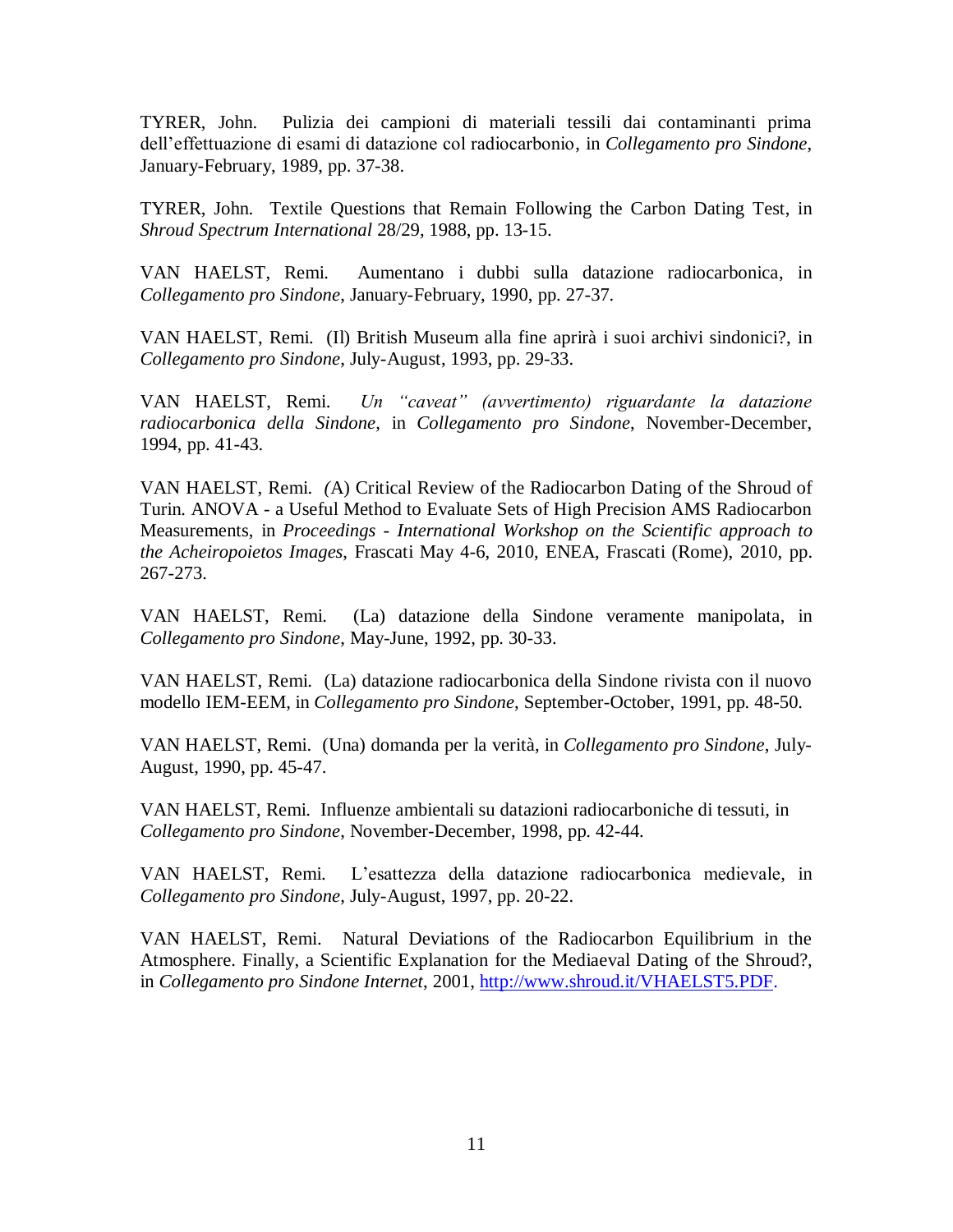VAN HAELST, Remi. *New Light on the Radiocarbon Dating of the Shroud*, in Sindone e Scienza - Bilanci e programmi alle soglie del terzo millennio, Atti del III Congresso Internazionale di Studi sulla Sindone, Turin, June 5-7, 1998, pp. 1-4. (Proceedings are available in CD-ROM only.)

VAN HAELST, Remi. Onestà scientifica, in *Collegamento pro Sindone,* September-October, 1991, pp. 52-53.

VAN HAELST, Remi. Osservazioni sull'articolo "Considerazioni sulla datazione della Sindone con il metodo del carbonio radioattivo" di Michele Petrucci, in *Collegamento pro Sindone,* September-October, 1993, pp. 45-48.

VAN HAELST, Remi. Osservazioni sulle "Ipotesi su tutte le tracce della Sindone", in *Collegamento pro Sindone*, May-June, 1994, pp. 39-44.

VAN HAELST, Remi. Quando gli esperti del radiocarbonio diventano esperti tessili, in *Collegamento pro Sindone*, January-February, 1992, pp. 39-41.

Van Haelst. Remi. (The) Radiocarbon Dating of the Shroud, in Sindone 2000, Proceedings of the Worldwide Congress, Orvieto, August 27-29, 2000, Gerni Ed., San Severo (FG), 2000, Vol. I, pp. 199-221.

VAN HAELST, Remi. *Radiocarbon Dating of the Shroud of Turin* - *Critical Analysis Statistics «Nature» Data*, in L'identification scientifique de l'Homme du Linceul: Jésus de Nazareth, Actes du Symposium Scientifique International, Rome, June 10-12, 1993, OEIL-F.-X. de Guibert, Paris, 1995, pp. 207-218.

VAN HAELST, Remi. Radiocarbon Dating the Shroud of Turin, in *Collegamento pro Sindone Internet*, October, 2002, [http://space.tin.it/scienza/bachm/VHAELST6.PDF.](http://space.tin.it/scienza/bachm/VHAELST6.PDF)

VAN HAELST, Remi. *Rappresentazione grafica dell'analisi statistica dei dati della datazione radiocarbonica della Sindone*, in *Collegamento pro Sindone*, March-April, 1990, pp. 11-17.

VAN HAELST, Remi. (La) Santa Sindone e la datazione col 14C, in *Collegamento pro Sindone*, May-June, 1989, pp.30-33.

VAN HAELST, Remi. (A) Tantalizing Photograph of the Oxford Samples, in *Collegamento pro Sindone Internet*, June, 2001, http://www.shroud.it/VHAELST3.PDF.

VAN HAELST, Remi. (The) Validity of the 1988 Shroud Sampling, in *Collegamento pro Sindone Internet*, April, 2001, [http://www.shroud.it/VHAELST1.PDF.](http://www.shroud.it/VHAELST1.PDF)

VAN HAELST, Remi. (Il) vero significato di"livello di significatività 5%" per una datazione medievale della Sindone, in *Collegamento pro Sindone*, September-October, 1992, pp. 35-38.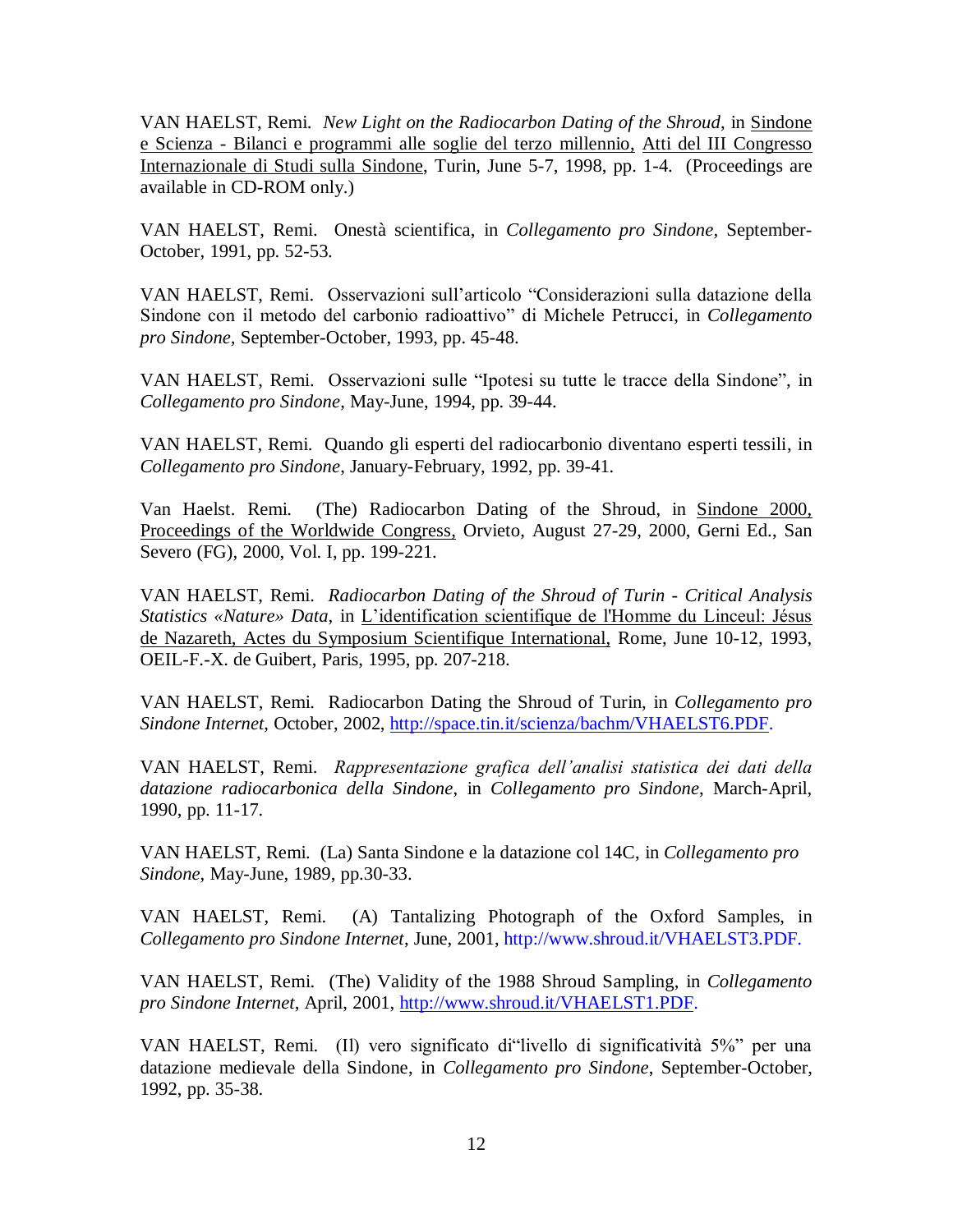VAN OOSTERWYCK-GASTUCHE, Marie –C. *(La) Sindone e il radiocarbonio. Una sentenza contestata: l'età medievale della Sindone,* in Sindone e Scienza - Bilanci e programmi alle soglie del terzo millennio, Atti del III Congresso Internazionale di Studi sulla Sindone, Turin, June 5-7, 1998, pp. 1-9. (Proceedings are available in CD-ROM only.)

\*\*[VATICAN PRESS OFFICE.] *L'Osservatore Romano*, April 23, 1988, pg. 2. (This is regarding details of the sample taken for the testing.)

\*\*VIAL, Gabriel. Lettera al Sig. Testore, in *Collegamento pro Sindone*, March-April, 1990, pp. 42-44.

VIRLET, J. (The) Shroud Literature and the 14C datation: Solid State NMR, a Useful Tool, in The Turin Shroud, past, present and future, International Scientific Symposium, Turin, March 2-5, 2000, Effatà Ed., Cantalupa (TO), 2000, pp. 177-178.

WALSH, Bryan J. (The) 1988 Shroud of Turin Radiocarbon Tests Reconsidered, in *Proceedings of the 1999 Shroud of Turin International Research Conference, Richmond, Virginia*, June 18-20 1999, Magisterium Press, Glen Allen (VA), USA, 2000, pp. 326- 346.

\*\*WÖLFLI, Willi. Die datierung des Turiner Grabtuches, in *Jahresbericht 1988 der ETH Zürich*, 1989, pp. 48-53.

WRIGHT, Pearce. New Dispute on Dating Tests, in *London Times,* January 16, 1988, pg. 3.

## .**SECTION II—LETTERS TO THE EDITOR**

BUSSON, P. Sampling Error? in *Nature* 352:6332, 1991, pg. 187.

DUTTON, Dennis. Protocols for Turin Shroud, in *Nature* 331:6152, 1988, pg. 108.

DUTTON, Dennis. (The) Shroud of Turin, in *Nature* 332:6162, 1988, pg. 300.

DUTTON, Dennis. Still Shrouded in Mystery, in *Nature* 327:6117, 1987, pg. 10.

\*\*GOVE, Harry E. Radiocarbon-dating the Shroud, in *Nature* 333:6169, 1988, pg. 110.

\*\*GOVE, Harry E. (The) Turin Shroud, in *Archaeometry* 31:2, 1989, pp. 235-237.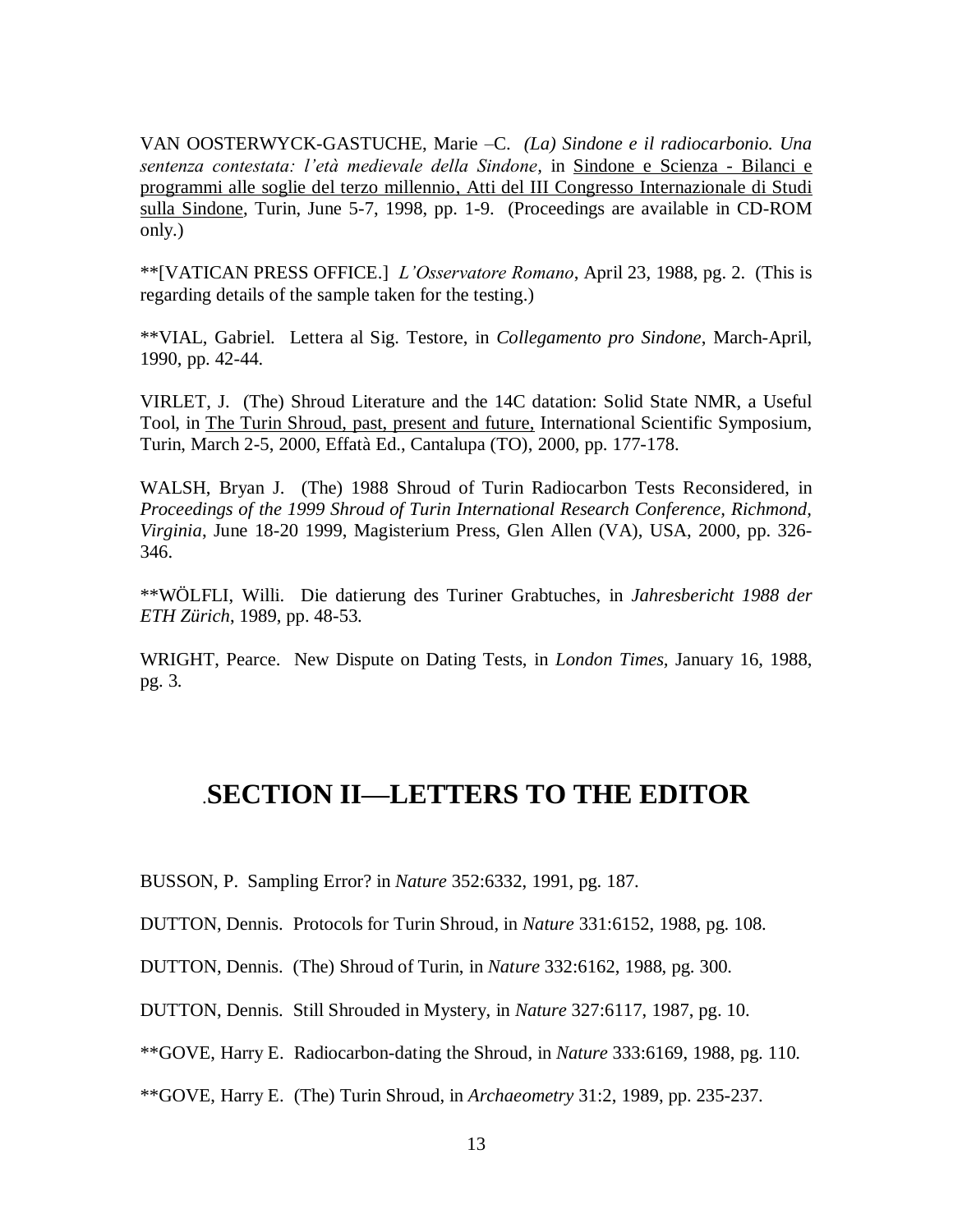\*\*GOVE, Harry E. Turin Shroud, in *Nature* 327:6124, 1987, pg. 652.

HALISEY, R. More on the Shroud, in *Nature* 346:6280, 1990, pg. 100.

\*\*HALL, Edward T. Turin Shroud Update - Contamination Theory Criticised, in *Textile Horizons* 10:1, 1989, pg. 14.

KERSTEN, Holger – E.R. GRUBER. Letters, in *British Society for the Turin Shroud Newsletter* 36, 1993-1994, pp.18-20.

POURRAT, Oliver. Shroud Dating Still Questioned, in *Nature* 349:6310, 1991, pg. 558.

SMITH, P.R. Dating the Shroud, in *Nature* 328:6127, 1987, pg. 196.

\*\*TITE, Michael. More on the Shroud. Tite replies, in *Nature* 346:6280, 1990, pg. 100.

\*\*TITE, Michael. Turin Shroud, in *Nature* 327:6122, 1987, pg. 456.

\*\*TITE, Michael*.* Turin Shroud, in *Nature* 332:6164, 1988, pg. 482.

TYRER, John. Is It Really a Fake?, in *Textile Horizons* 9:3, 1989, pp. 51-52.

# **AUTHORS WHO WERE PARTICIPANTS IN THE 1988 C-14 TESTING**

[ARCHDIOCESE OF TURIN.] The authorities of the Turin archdiocese, led at the time of the dating by the late Cardinal Anastasio Ballestrero, were custodians of the Shroud, which actually belongs to the living Pope.

DAMON, Paul E. The late Prof. Damon was head of the Arizona lab at the time of the testing.

EVIN, Jacques. The late Prof Evin was a French C-14 expert involved in the sampletaking.

GHIBERTI, Giuseppe. Monsignor Ghiberti was president of the Turin archdiocese's Commission on the Shroud. Although he didn't actually have an active role in the 1988 dating, I have listed him here because of his close connection to the Turin officials who were.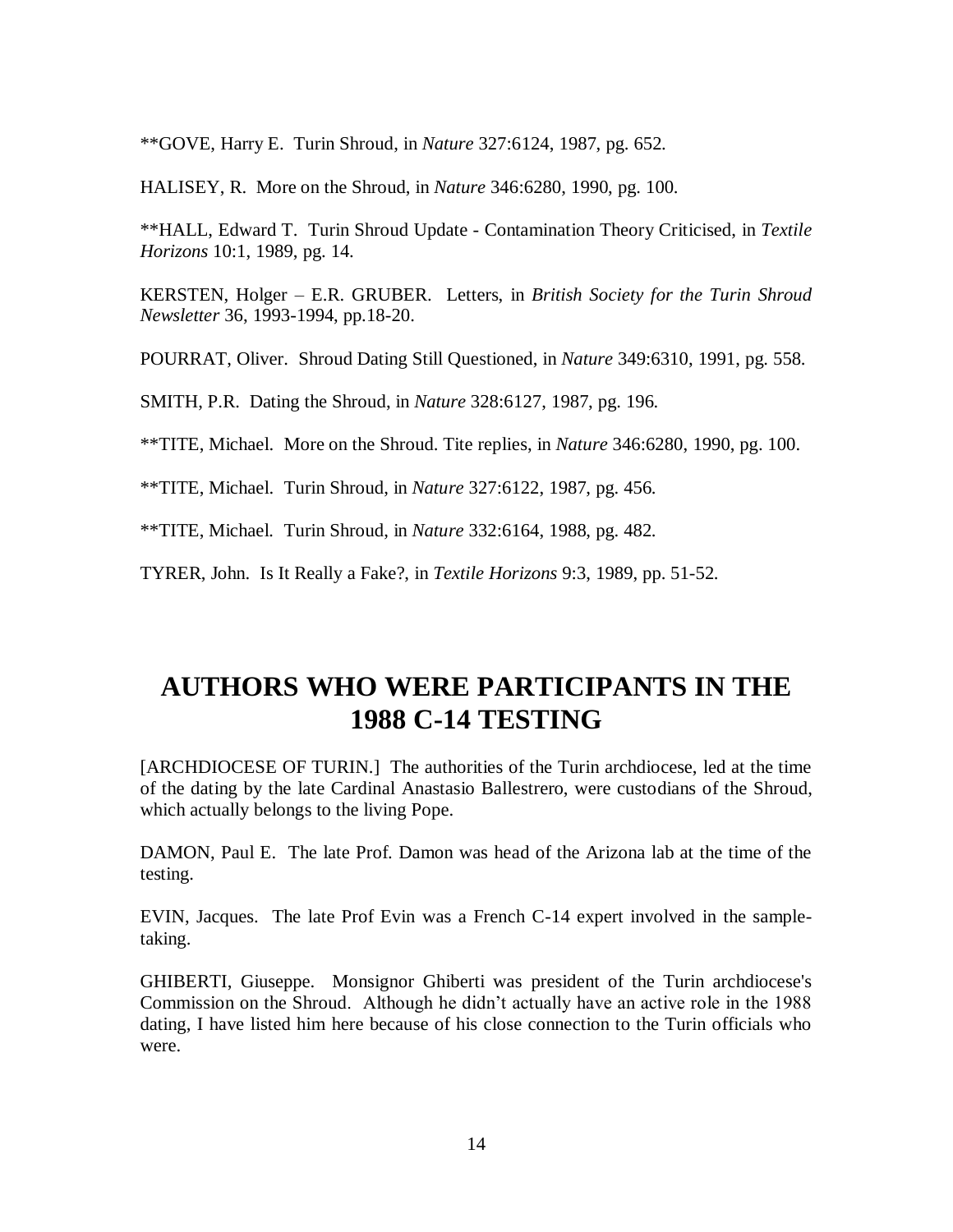GONELLA, Luigi. The late Prof. Gonella was the late Cardinal Ballestrero's scientific advisor for both the 1978 STURP testing and the 1988 C-14 testing.

GOVE, Harry E. The late Dr. Gove was the inventor of the specific AMS dating procedure used on the Shroud. He also participated in the 1986 planning meeting in Turin.

HALL, Edward T. The late Prof. Hall was head of the Oxford lab at the time of the testing.

HEDGES, Robert E.M. - R.A. HOUSLEY - C.R. BRONK (a.k.a. Christopher Ramsey) - G.J. VAN KLINKEN. The authors are from the Oxford C-14 laboratory, which was one of the 3 labs that dated the Shroud in 1988.

JACKSON, John. P. Dr. Jackson was co-founder of the Shroud of Turin Research Project.

JULL, A.J. Timothy. Prof. Jull is one of the Arizona scientists who participated in the 1988 dating and is currently head of the lab.

MEACHAM, William. Prof. Meacham, an archaeologist familiar with the problems of C-14 dating, participated in the 1986 planning meeting in Turin in preparation for the 1988 dating.

OTLET, R.L. Prof. Otlet was from the Harwell C-14 lab in England that was considered as one of the labs that would date the Shroud in 1988.

RAMSEY, Christopher (a.k.a. C.R. BRONK). Professor Ramsey from Oxford was involved in the 1988 dating and is currently head of the laboratory.

RIGGI DI NUMANA, Giovanni. The late Prof. Riggi Di Numana was the Italian scientist who cut the sample for the testing.

SAVARINO, Piero. Prof. Savarino was the scientific advisor to Cardinal Polletto at the time of the 1998 exhibition of the Shroud in Turin.

SHROUD OF TURIN RESEARCH PROJECT. This is the group that studied the Shroud in Turin in 1978. They had proposed a C-14 test in conjunction with 25 other tests, but the authorities chose only to do the C-14 test, as well as not to utilize in the dating process STURP's expertise.

SOX, David. Reverend Sox, an Episcopal priest, was allowed to be an observer at the Zurich lab while they conducted their testing of the sample for the dating.

TESTORE, Franco. Prof. Testore was an Italian textile expert involved in the sample taking in 1988.